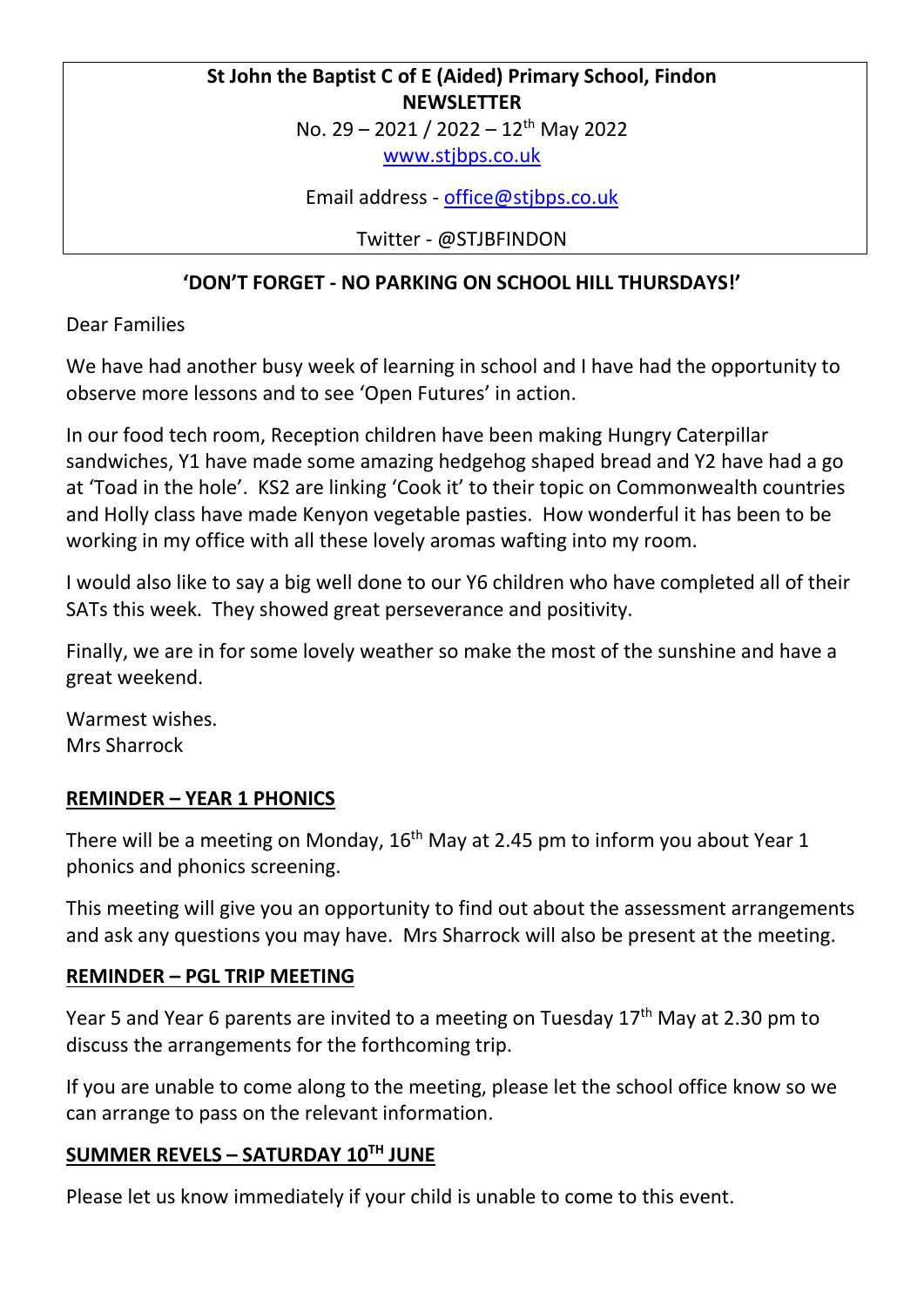### **DODGEBALL RALLY**

Yesterday, some of our Year 5 and Year 6 children played Dodgeball at the Angmering School. There was fantastic play from everyone in the team – Darcie, Maud, Phoebe, Celeste, Marcus, Charlie, Aiden, William, Tristan, Gabriel. All the games were fast paced, and incredibly exciting to watch. The whole team improved and grew in confidence with each game that they played. The team were eventually placed 2nd overall. Well done.

## **PTA SPONSORED BOUNCE AND PEDAL**

Thank you to all the children who took part at the recent sponsored event. From all the donations and pledges for donations we will be able to purchase another interactive whiteboard for the children, which is amazing.

The winners for the sponsored bounce and sponsored pedal for each class are below:

Ash - Erin and Flynn (bounce) Willow - Freddie and Ivy (bounce) Rowan - Max and Mia (bike), William and Bethany (bounce) Holly - Bea and Ewan (bounce), Ruby and Harrison (bike) Oak - William and Amelie (bounce)

If you haven't already paid the donation, please can we ask that this is completed by Friday 20th May 2022.

Many thanks. The PTA

## **NEWS ABOUT FINDON VILLAGE SWIMMING POOL**

As most of you are aware, the school (and community) pool is currently closed. In September last year, we noticed there was a crack across the bottom of the pool, which is in need of a significant and expensive repair. We have already submitted various grant applications and are waiting to see if we are successful in securing the funds. Whether we are or not, this will only cover half of the cost, the other half we are trying to raise ourselves, through a Crowdfunding project, which we have just launched. Our aim is to secure the pool's future for all children and the wider community and you can read about our aims and objectives here: [https://www.crowdfunder.co.uk/p/findon-swimming-pool-](https://www.crowdfunder.co.uk/p/findon-swimming-pool---help-keep-us-afloat) [--help-keep-us-afloat.](https://www.crowdfunder.co.uk/p/findon-swimming-pool---help-keep-us-afloat)

What is great about the Crowdfunding project is that we have also managed to secure match funding from The National Emergencies Trust Local Action Fund. This means that they will match any donation you make up to the value of £250 per donation. So, if it is £5, £10, or £20 per family or even more, that is doubled towards the fund. This is invaluable and keeps the pool afloat for future generations to learn how to swim and use these fantastic facilities. This is Phase 1.